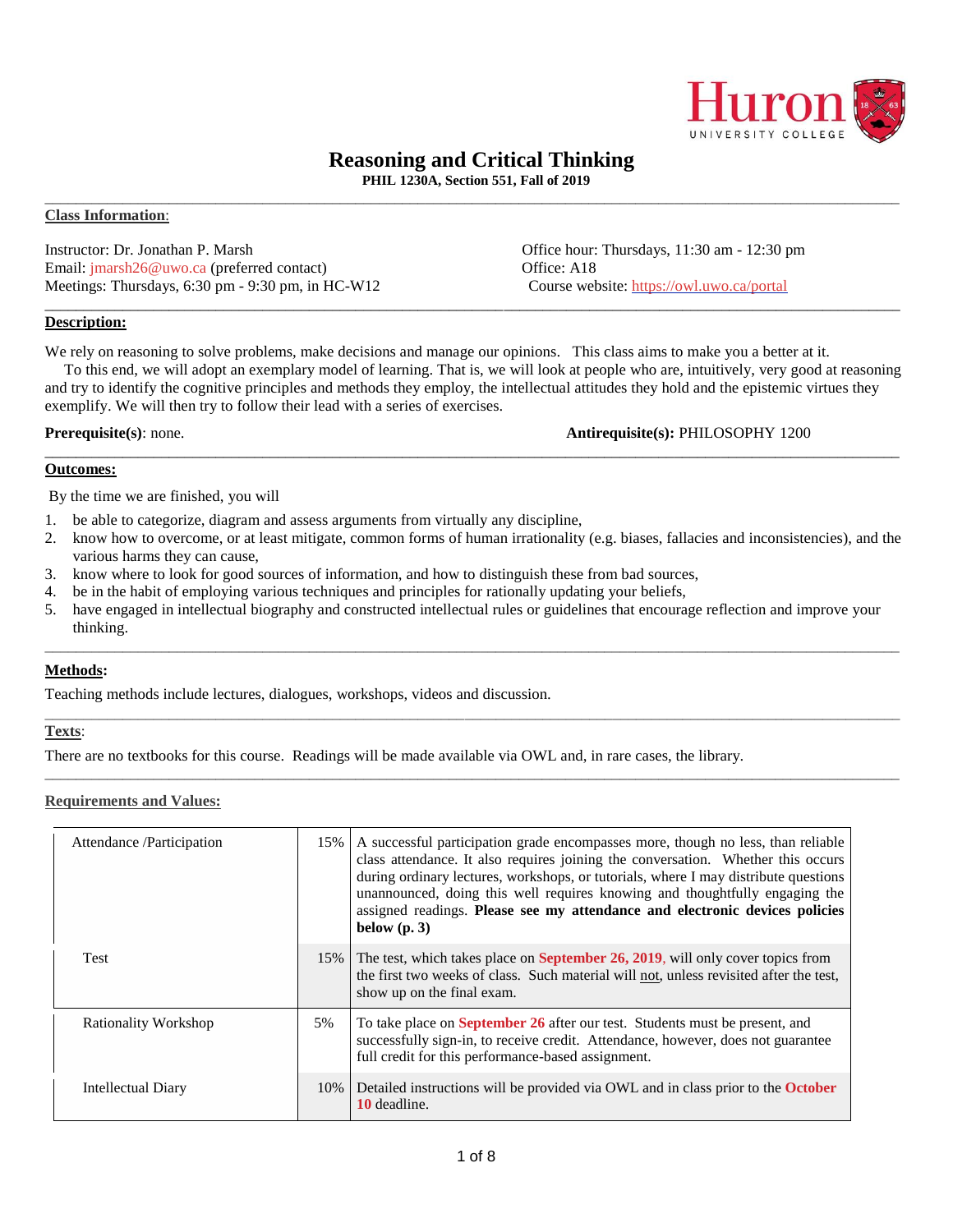| Virtues & Rules Assignment | 15% Detailed instructions will be provided via OWL and in class prior to the<br>November 28 deadline.                                                                                                                  |  |
|----------------------------|------------------------------------------------------------------------------------------------------------------------------------------------------------------------------------------------------------------------|--|
| Final Exam                 | 40%   A 2-hour exam will take place during the final examination period in <b>December</b> ,<br>and will likely contain a longer, short and very short answer format. <b>Exam date:</b><br>to be determined/announced. |  |

Plagiarism detection software may be used in this course. Students are required to submit their written work in electronic form.

\_\_\_\_\_\_\_\_\_\_\_\_\_\_\_\_\_\_\_\_\_\_\_\_\_\_\_\_\_\_\_\_\_\_\_\_\_\_\_\_\_\_\_\_\_\_\_\_\_\_\_\_\_\_\_\_\_\_\_\_\_\_\_\_\_\_\_\_\_\_\_\_\_\_\_\_\_\_\_\_\_\_\_\_\_\_\_\_\_\_\_\_\_\_\_\_\_\_\_\_\_\_\_\_\_\_\_\_

## **Grading Information and Explanation of Grades:**

Each assignment will be accompanied with clear instructions. Students will be evaluated in accordance with how well they follow them. What follows is a university wide grade explanation:

\_\_\_\_\_\_\_\_\_\_\_\_\_\_\_\_\_\_\_\_\_\_\_\_\_\_\_\_\_\_\_\_\_\_\_\_\_\_\_\_\_\_\_\_\_\_\_\_\_\_\_\_\_\_\_\_\_\_\_\_\_\_\_\_\_\_\_\_\_\_\_\_\_\_\_\_\_\_\_\_\_\_\_\_\_\_\_\_\_\_\_\_\_\_\_\_\_\_\_\_\_\_\_\_\_\_\_\_\_\_

| A+ | 90-100   | One could scarcely expect better from a student at this level   |
|----|----------|-----------------------------------------------------------------|
|    | 80-89    | Superior work which is clearly above average                    |
|    | 70-79    | Good work, meeting all requirements, and eminently satisfactory |
|    | 60-69    | Competent work, meeting requirements                            |
|    | 50-59    | Fair work, minimally acceptable                                 |
|    | below 50 | Fail                                                            |

For more info, go here: [http://www.westerncalendar.uwo.ca/2015/pg104.html.](http://www.westerncalendar.uwo.ca/2015/pg104.html)

#### **Dates & Topics:**

**Please note**: the schedule below is approximate, and may be revised during the semester.

| <b>Dates</b> | <b>Topics</b>                                                     | <b>Assignments</b>                                                                                                   |
|--------------|-------------------------------------------------------------------|----------------------------------------------------------------------------------------------------------------------|
|              | Unit 1. Groundwork                                                |                                                                                                                      |
| Sep 5        | 1.1. Course Introduction: "The Sleep of Reason Produces Monsters" |                                                                                                                      |
|              | Unit 2. Obstacles to Reasoning Well                               |                                                                                                                      |
| Sep 12       | 2.1. Inconsistencies                                              |                                                                                                                      |
| Sep 19 & 26  | 2.2. Biases                                                       | On September 26, there will be<br>a test on Unit 1, at the start of<br>class, followed by a rationality<br>workshop. |
| Oct 3        | 2.3. Vices                                                        |                                                                                                                      |
| Oct 10       | 2.4. Fallacies                                                    | On Oct 10, your intellectual<br>diary is due via OWL.                                                                |
|              | Unit 3. Reasoning & Argumentation                                 |                                                                                                                      |
| Oct 17       | 3.1. The Nature, Purpose & Appropriate Domains of Argumentation   |                                                                                                                      |
| Oct 24       | 3.2. Categorizing & Diagraming Arguments                          |                                                                                                                      |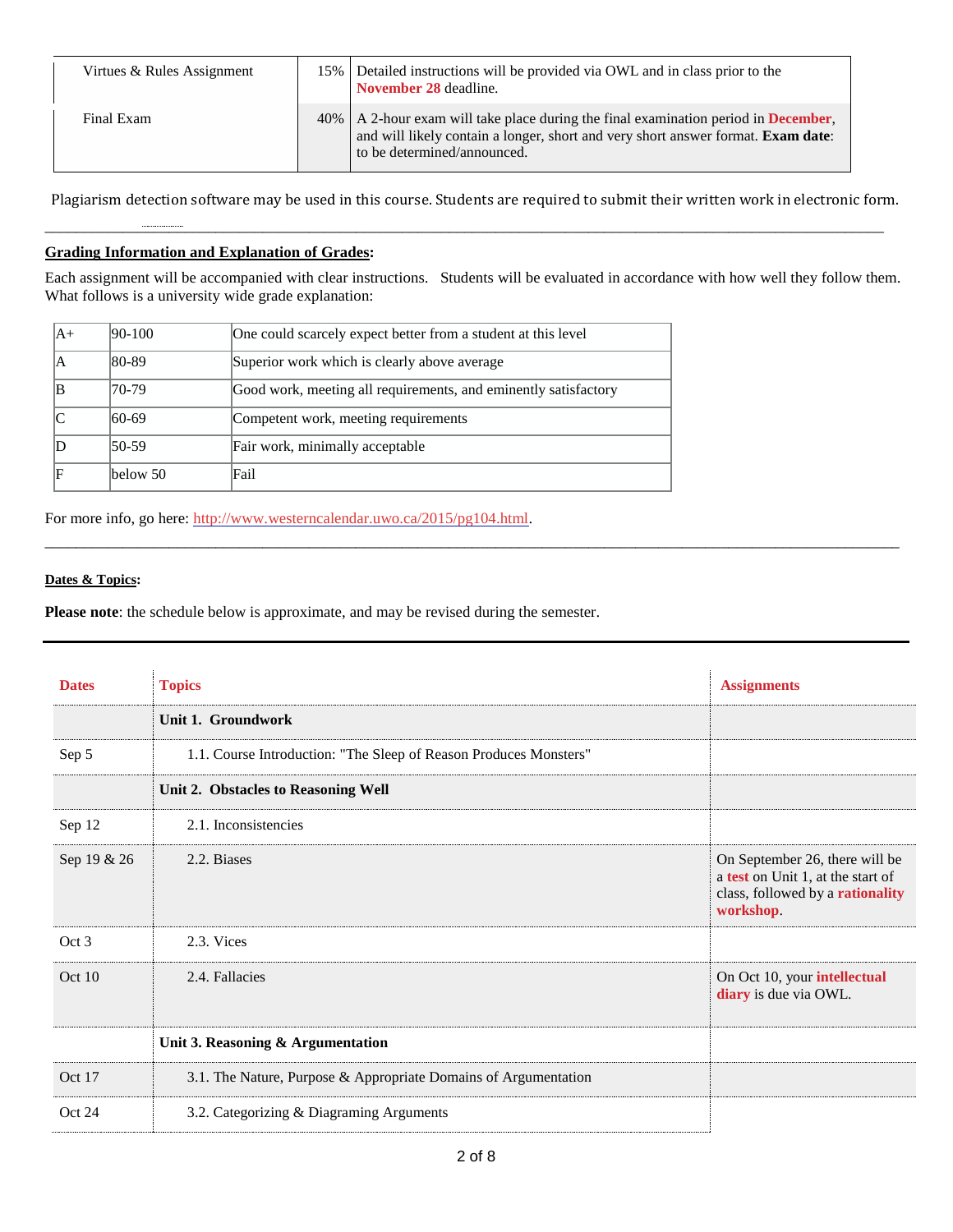| Oct 31            | 3.3. Constructing & Evaluating Arguments                            |                                                                                            |
|-------------------|---------------------------------------------------------------------|--------------------------------------------------------------------------------------------|
| Nov $7$           | Fall Reading Week. No Session.                                      |                                                                                            |
|                   | Unit 4. Social Dimensions of Rationality & Irrationality            |                                                                                            |
| Nov $14$          | 4.1. Testimony & Trust Part I (Novices & Experts)                   |                                                                                            |
| Nov <sub>21</sub> | 4.2. Testimony & Trust Part II (Echo Chambers, Media & Advertising) |                                                                                            |
|                   | Unit 5. Risk & Uncertainty                                          |                                                                                            |
| Nov <sub>28</sub> | 5.1. Assessing Risk                                                 | On Nov 28, Virtues & Rules<br><b>Assignments</b> are due via OWL                           |
| Dec 5             | 5.2. Reasoning Under Uncertainty                                    |                                                                                            |
|                   | Final Exam                                                          | There will be a final exam<br>during the December<br>Examination Period. Exam<br>date: TBA |

#### **Attendance Policies:**

*Class Attendance Policy:* Every class is scheduled for three (3) hours. Attendance is, therefore, exceedingly important. **Students are responsible to ensure that they sign-in successfully for each session.** If they fail to do this, they will be graded as absent. Insisting that one was present but 'forgot' to sign in will not suffice to reverse any recorded absences. Also, no surrogate signing is permitted. Nor is any attempt to conceal future or past absences. Please see OWL for what to do (and what not to) do, if you miss a class.

*Exam Attendance Policy*: Exam attendance is mandatory. If an emergency prevents you from writing, please contact your instructor as well as Academic Counselling. A special exam will be administered *only if* Academic Counselling officially makes this recommendation. **Please note:** non-refundable travel arrangements, summer employment opportunities, sleeping in, misreading the schedule, and the like, are not considered adequate grounds for accommodations.

**\_\_\_\_\_\_\_\_\_\_\_\_\_\_\_\_\_\_\_\_\_\_\_\_\_\_\_\_\_\_\_\_\_\_\_\_\_\_\_\_\_\_\_\_\_\_\_\_\_\_\_\_\_\_\_\_\_\_\_\_\_\_\_\_\_\_\_\_\_\_\_\_\_\_\_\_\_\_\_\_\_\_\_\_\_\_\_\_\_\_\_\_\_\_\_\_\_\_\_\_\_\_\_\_\_\_\_\_\_\_\_\_\_\_\_\_\_\_\_\_\_\_\_**

## **Electronic Devices Policies:**

*Entertainment devices:* With the exception of laptops, or the equivalent, for the purpose of note-taking, playing with electronic devices (e.g. cell phones) during class is strictly prohibited. Moreover, laptops may not be used while dialogues, videos or guest lectures are in session.

*Video or Audio Recording***:** Some of your classmates are uncomfortable having their faces and/or voices recorded (and there may be related privacy concerns here etc.). For this reason, recording any portion of any of our sessions, whether in video and/or audio form, **is strictly prohibited.** If you have any questions or concerns regarding a lecture you attended or any other class material, please come to my office during my office hour. I am, of course, happy to help you.

#### Prerequisites & **Plagiarism:**

Students are responsible for ensuring that they have successfully completed all course prerequisites. If you do not have the prerequisites for this course, and you do not have written special permission from your Dean to enroll in this course, you will be removed from this course and it will be deleted from your record. This decision may not be appealed. You will receive no adjustment to your fees in the event that you are dropped from <sup>a</sup> course for failing to have the necessary prerequisites.

Plagiarism is an academic offense and will be treated as such. Students who are in doubt as to the nature of this offence should consult their instructor, Department Chair, or Dean's Office, as well as the Huron University College Statement on Plagiarism, available at the Reference Desk in the Huron University College Library and at www.huronuc.on.ca~. In addition, students may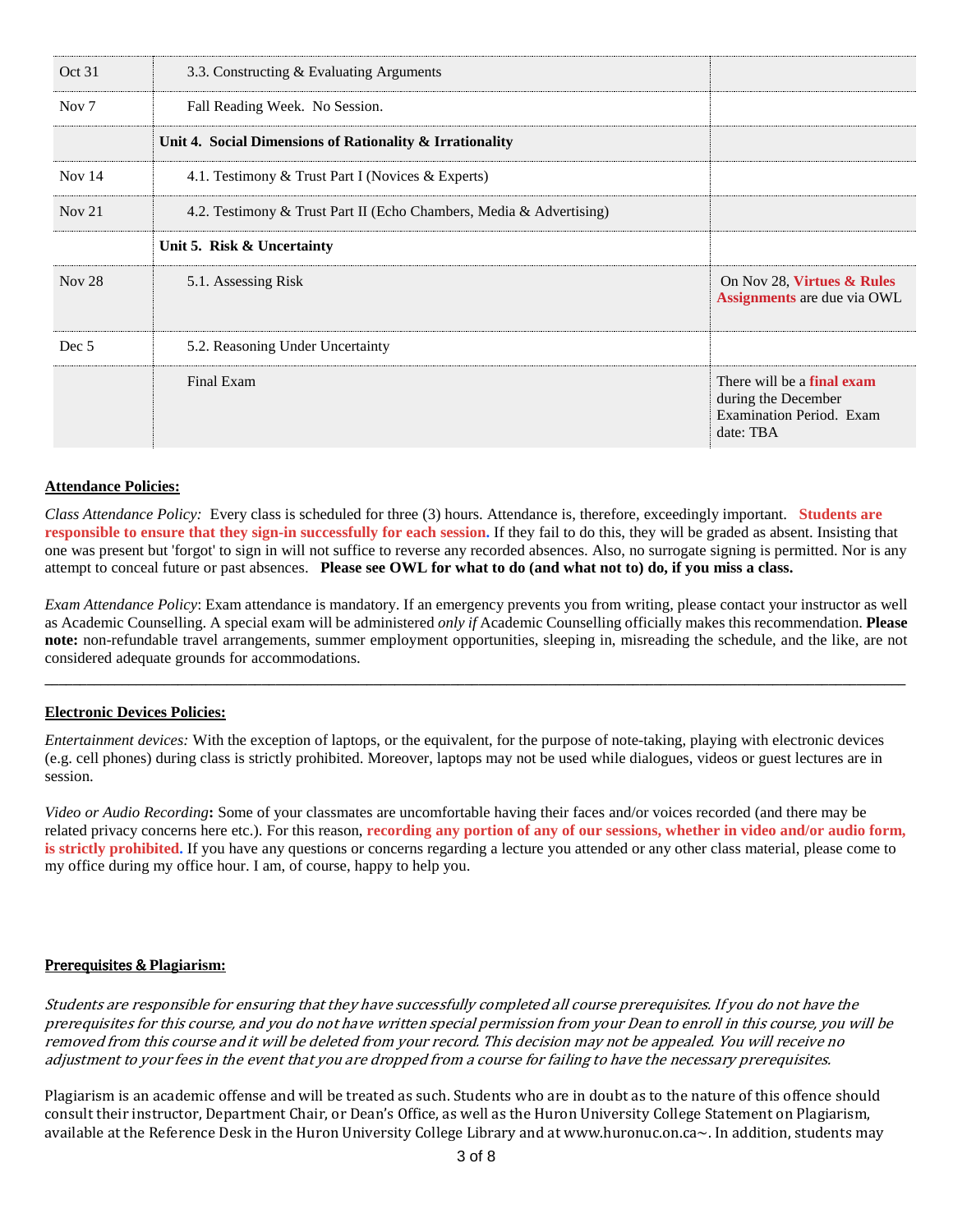seek guidance from a variety of current style manuals available at the Reference Desk in the Huron University College Library. Information about these resources can be found at [www.huronuc.on.ca/library&computing~styleguides](http://www.huronuc.on.ca/library&computing~styleguides)

\_\_\_\_\_\_\_\_\_\_\_\_\_\_\_\_\_\_\_\_\_\_\_\_\_\_\_\_\_\_\_\_\_\_\_\_\_\_\_\_\_\_\_\_\_\_\_\_\_\_\_\_\_\_\_\_\_\_\_\_\_\_\_\_\_\_\_\_\_\_\_\_\_\_\_\_\_\_\_\_\_\_\_\_\_\_\_\_\_\_\_\_\_\_\_\_\_\_\_\_\_\_\_\_\_\_\_\_\_\_



# **Appendix to Course Outlines: Academic Policies & Regulations 2019/2020**

#### **Prerequisite and Antirequisite Information**

Students are responsible for ensuring that they have successfully completed all course prerequisites and that they have not completed any course antirequisites. Unless you have either the requisites for this course or written special permission from your Dean to enrol in it without them, you may be removed from this course and it will be deleted from your record. If you enrol in this course despite having already taken an antirequisite you may be removed from this course and it will be deleted from your record. Removals for these reasons may not be appealed. You will receive no adjustment to your fees in the event that you are dropped from a course for failing to have the necessary prerequisites or for having already taken the antirequisites.

#### **Conduct of Students in Classes, Lectures, and Seminars**

Membership in the community of Huron University College and Western University implies acceptance by every student of the principle of respect for the rights, responsibilities, dignity and well-being of others and a readiness to support an environment conducive to the intellectual and personal growth of all who study, work and live within it. Upon registration, students assume the responsibilities that such registration entails. The academic and social privileges granted to each student are conditional upon the fulfillment of these responsibilities.

In the classroom, students are expected to behave in a manner that supports the learning environment of others. Students can avoid any unnecessary disruption of the class by arriving in sufficient time to be seated and ready for the start of the class, by remaining silent while the professor is speaking or another student has the floor, and by taking care of personal needs prior to the start of class. If a student is late, or knows that he/she will have to leave class early, be courteous: sit in an aisle seat and enter and leave quietly.

Please see the Code of Student Conduct at: [www.huronuc.on.ca/sites/default/files/pdfs/Code%20of%20Student%20Conduct.pdf.](http://www.huronuc.on.ca/sites/default/files/pdfs/Code%20of%20Student%20Conduct.pdf)

#### **Technology**

It is not appropriate to use technology (such as, but not limited to, laptops, cell phones) in the classroom for non-classroom activities. Such activity is disruptive and is distracting to other students and to the instructor, and can inhibit learning. Students are expected to respect the classroom environment and to refrain from inappropriate use of technology and other electronic devices in class.

#### **Attendance Regulations for Examinations**

A student is entitled to be examined in courses in which registration is maintained, subject to the following limitations:

1) A student may be debarred from writing the final examination for failure to maintain satisfactory academic standing throughout the year.

2) Any student who, in the opinion of the instructor, is absent too frequently from class or laboratory periods in any course will be reported to the Dean of the Faculty offering the course (after due warning has been given). On the recommendation of the Department concerned, and with the permission of the Dean of that Faculty, the student will be debarred from taking the regular examination in the course. The Dean of the Faculty offering the course will communicate that decision to the Dean of the Faculty of registration.

**Short Absences**: If you miss a class due to a minor illness or other problems, check your course outline for information regarding attendance requirements and make sure you are not missing a test or assignment. Cover any readings and arrange to borrow notes from a classmate. Contact the course instructor if you have any questions.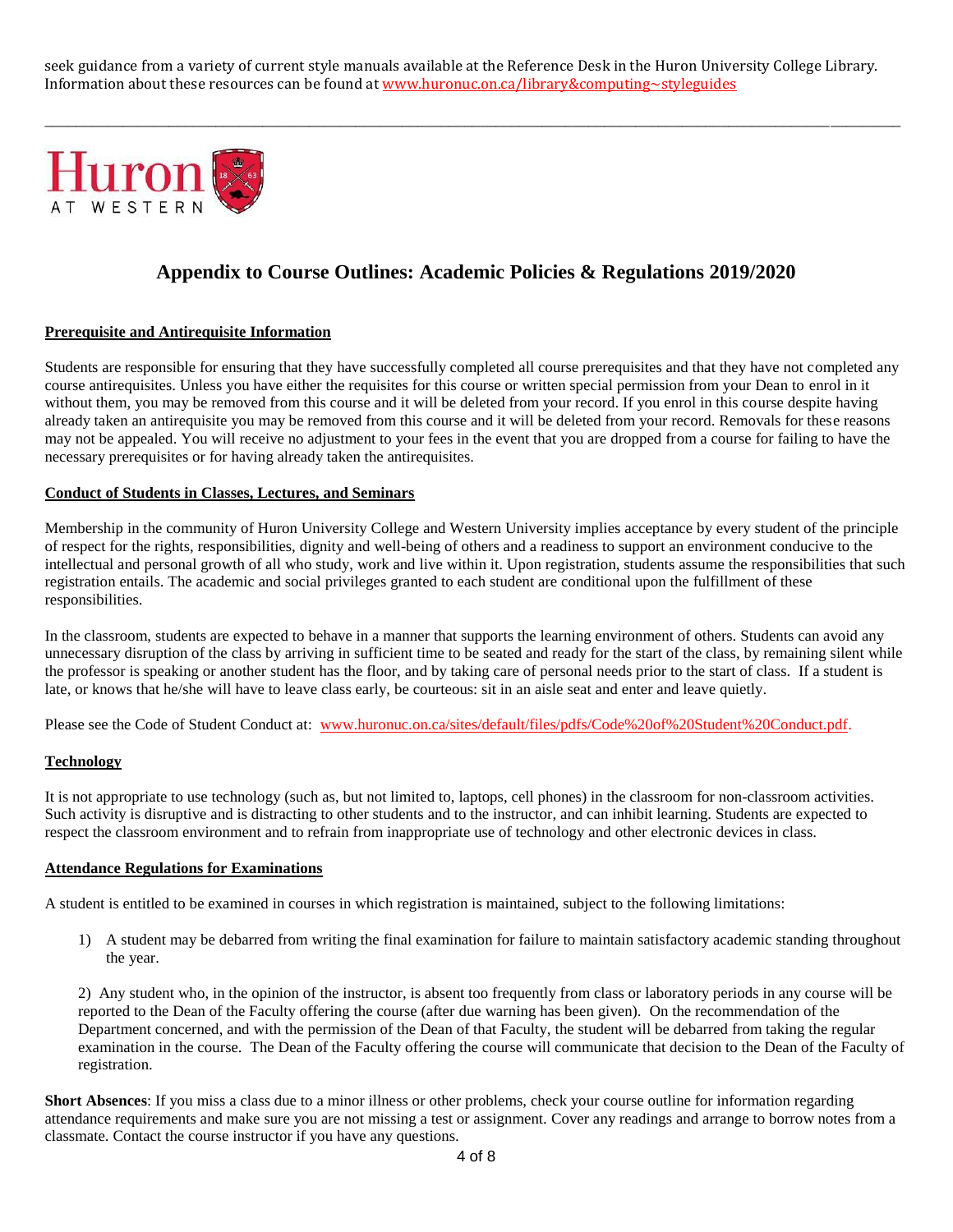**Extended Absences**: If you have an extended absence, you should contact the course instructor and an Academic Advisor. Your course instructor and Academic Advisor can discuss ways for you to catch up on missed work and arrange academic accommodations, if appropriate and warranted.

It is important to note that the Academic Dean may refuse permission to write the final examination in a course if the student has failed to maintain satisfactory academic standing throughout the year or for too frequent absence from the class or laboratory.

Please see the policy on Attendance Regulations for Examinations here: [https://www.uwo.ca/univsec/pdf/academic\\_policies/exam/attendance.pdf.](https://www.uwo.ca/univsec/pdf/academic_policies/exam/attendance.pdf)

#### **Class Cancellations**

In the event of a cancellation of class, every effort will be made to post all relevant information on the OWL class site at: [https://owl.uwo.ca/portal,](https://owl.uwo.ca/portal) and on the Huron website at [www.huronuc.on.ca/about/accessibility](http://www.huronuc.on.ca/about/accessibility) .

### **Academic Student Support Services**

For advice on course selections, degree requirements, and for assistance with requests for medical accommodation, students should email an Academic Advisor in Huron's Student Support Services at [huronsss@uwo.ca.](mailto:huronsss@uwo.ca) An outline of the range of services offered is found on the Huron website at: [www.huronuc.ca/student-life-campus/student-services/academic-advising.](http://www.huronuc.ca/student-life-campus/student-services/academic-advising)

Department Chairs and Program Directors and Coordinators are also able to answer questions about their individual programs. Their contact information can be found on the Huron website at: [www.huronuc.ca/student-life-campus/art-social-science](http://www.huronuc.ca/student-life-campus/art-social-science) and at [www.huronuc.ca/student-life-campus/management-and-organizational-studies](http://www.huronuc.ca/student-life-campus/management-and-organizational-studies) .

#### **Adding / Dropping Courses**

If you think that you are too far behind to catch up or that your work load is not manageable, you should consult your Academic Advisor. If you consider reducing your workload by dropping one or more courses, this must be done by the appropriate deadlines. Please refer to the Huron website, [huronuc.ca/student-life-campus/student-services/academic-advising](https://huronuc.ca/student-life-campus/student-services/academic-advising) or review the list of official Sessional Dates on the Academic Calendar, available here: [http://www.westerncalendar.uwo.ca/SessionalDates.cfm.](http://www.westerncalendar.uwo.ca/SessionalDates.cfm)

You should consult with the course instructor and the Academic Advisor who can help you consider alternatives to dropping one or more courses. Note that dropping a course may affect OSAP and/or Scholarship/Bursary eligibility.

#### **Mental Health & Wellness Support at Huron and at Western**

Students who are stressed, emotionally distressed or in mental health crisis please refer to: [huronuc.ca/student-life-campus/student](https://huronuc.ca/student-life-campus/student-services/health-wellness)[services/health-wellness](https://huronuc.ca/student-life-campus/student-services/health-wellness) for a complete list of options about how to obtain help, or email [Huronwellness@huron.uwo.ca](mailto:Huronwellness@huron.uwo.ca) to access your wellness staff directly.

Additional supports for Health and Wellness may be found and accessed at Western through [www.uwo.ca/uwocom/mentalhealth/.](http://www.uwo.ca/uwocom/mentalhealth/)

Huron is committed to providing a safe, welcoming campus for students, staff and faculty by providing confidential assistance to those who have personal safety concerns. Providing a safe and welcoming campus for students, staff and faculty is one of Huron's top priorities.

The Student Emergency Response Team (SERT) provides medical response to 9-1-1 calls on Main, Brescia and Huron campuses which operates 24 hours a day, 7 days a week during the academic year. SERT is dispatched through the campus community Police Service (CCPS) to any medical emergency on campus at (519) 661-3300. For more information about SERT please visit: [sert.uwo.ca/about](https://sert.uwo.ca/about-sert/about-sert/)[sert/about-sert/.](https://sert.uwo.ca/about-sert/about-sert/)

#### **Statement on Academic Integrity**

The International Centre for Academic Integrity defines academic integrity as "a commitment, even in the face of adversity, to five fundamental values: honesty, trust, fairness, respect, and responsibility. From these values flow principles of behaviour that enable academic communities to translate ideals to action." (CAI Fundamental Values Project, 1999).

A lack of academic integrity is indicated by such behaviours as the following:

- Cheating on tests;
- Fraudulent submissions online;
- Plagiarism in papers submitted (including failure to cite and piecing together unattributed sources);
- Unauthorized resubmission of course work to a different course;
- Helping someone else cheat;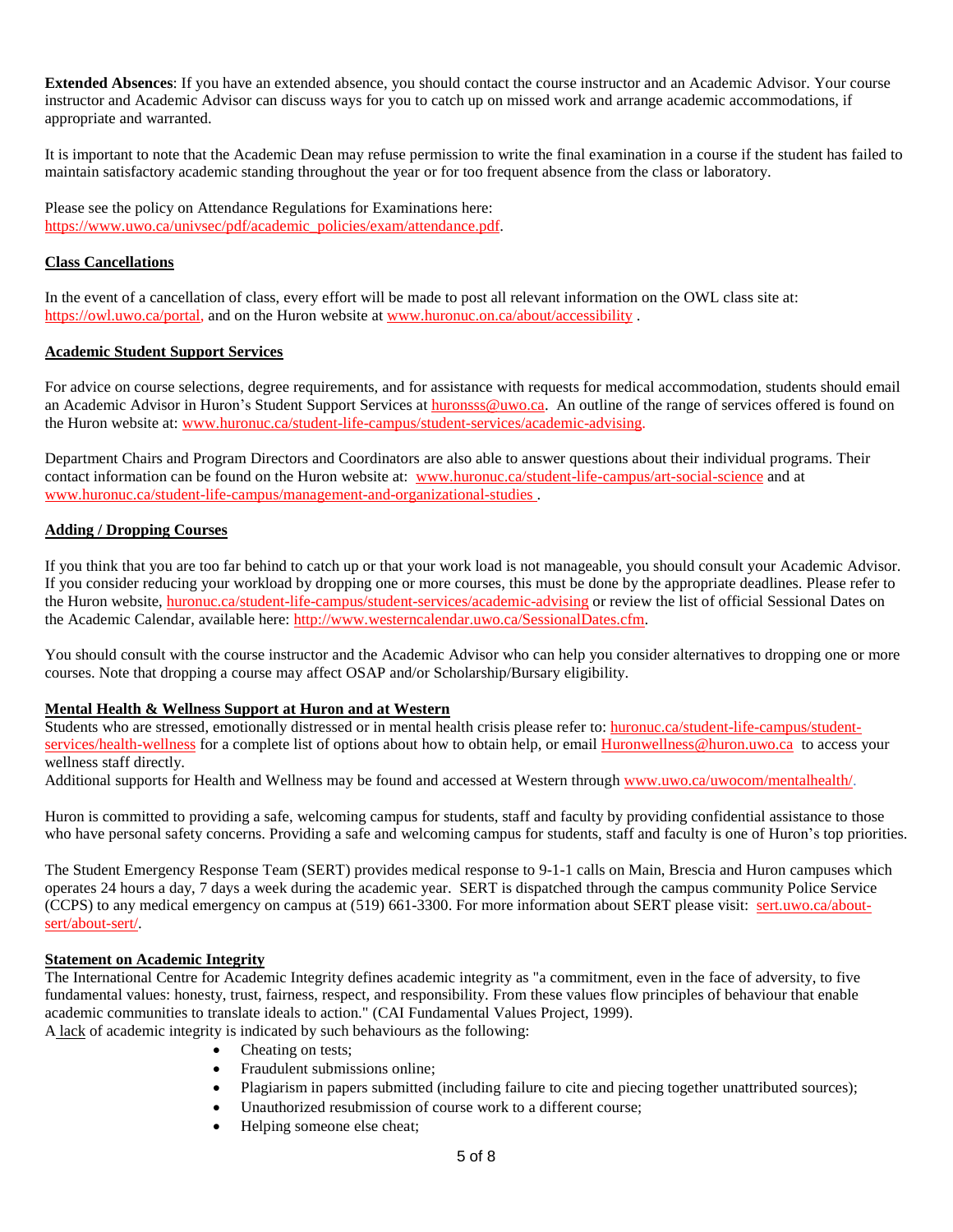- Unauthorized collaboration;
- Fabrication of results or sources;
- Purchasing work and representing it as one's own.

### **Academic Integrity: Importance and Impact**

Being at university means engaging with a variety of communities in the pursuit and sharing of knowledge and understanding in ways that are clear, respectful, efficient, and productive. University communities have established norms of academic integrity to ensure responsible, honest, and ethical behavior in the academic work of the university, which is best done when sources of ideas are properly and fully acknowledged and when responsibility for ideas is fully and accurately represented.

In the academic sphere, unacknowledged use of another's work or ideas is not only an offence against the community of scholars and an obstacle to academic productivity. It may also be understood as fraud and may constitute an infringement of legal copyright.

A university is a place for fulfilling one's potential and challenging oneself, and this means rising to challenges rather than finding ways around them. The achievements in an individual's university studies can only be fairly evaluated quantitatively through true and honest representation of the actual learning done by the student. Equity in assessment for all students is ensured through fair representation of the efforts by each.

Acting with integrity at university constitutes a good set of practices for maintaining integrity in later life. Offences against academic integrity are therefore taken very seriously as part of the university's work in preparing students to serve, lead, and innovate in the world at large.

A university degree is a significant investment of an individual's, and the public's, time, energies, and resources in the future, and habits of academic integrity protect that investment by preserving the university's reputation and ensuring public confidence in higher education.

Students found guilty of plagiarism will suffer consequences ranging from a grade reduction to failure in the course to expulsion from the university. In addition, a formal letter documenting the offence will be filed in the Dean's Office, and this record of the offence will be retained in the Dean's Office for the duration of the student's academic career at Huron **University College.**

### **Statement on Academic Offences**

Scholastic offences are taken seriously and students are directed to read the appropriate policy, specifically, the definition of what constitutes a Scholastic Offence, as per the Academic Calendar: [http://www.westerncalendar.uwo.ca/PolicyPages.cfm?PolicyCategoryID=1&Command=showCategory&SelectedCalendar=Live&Archiv](http://www.westerncalendar.uwo.ca/PolicyPages.cfm?PolicyCategoryID=1&Command=showCategory&SelectedCalendar=Live&ArchiveID=#SubHeading_189) [eID=#SubHeading\\_189](http://www.westerncalendar.uwo.ca/PolicyPages.cfm?PolicyCategoryID=1&Command=showCategory&SelectedCalendar=Live&ArchiveID=#SubHeading_189) .

#### **Turnitin.com**

All required papers may be subject to submission for textual similarity review to the commercial plagiarism detection software under license to the University for a detection of plagiarism. All papers submitted for such checking will be included as source documents in the reference database for the purpose of detecting plagiarism of papers subsequently submitted to the system. Use of the service is subject to the licensing agreement, currently between Western University and Turnitin.com.

#### **Computer-Marked Tests/exams**

Computer-marked multiple-choice tests and/or exams may be subject to submission for similarity review by software that will check for unusual coincidences in answer patterns that may indicate cheating.

## **Clickers**

Personal Response Systems ("clickers") may be used in some classes. If clickers are to be used in a class, it is the responsibility of the student to ensure that the device is activated and functional. Students must see their instructor if they have any concerns about whether the clicker is malfunctioning. Students must use only their own clicker. If clicker records are used to compute a portion of the course grade:

- the use of somebody else's clicker in class constitutes a scholastic offence
- the possession of a clicker belonging to another student will be interpreted as an attempt to commit a scholastic offence.

## **Policy on "Special" Accommodation**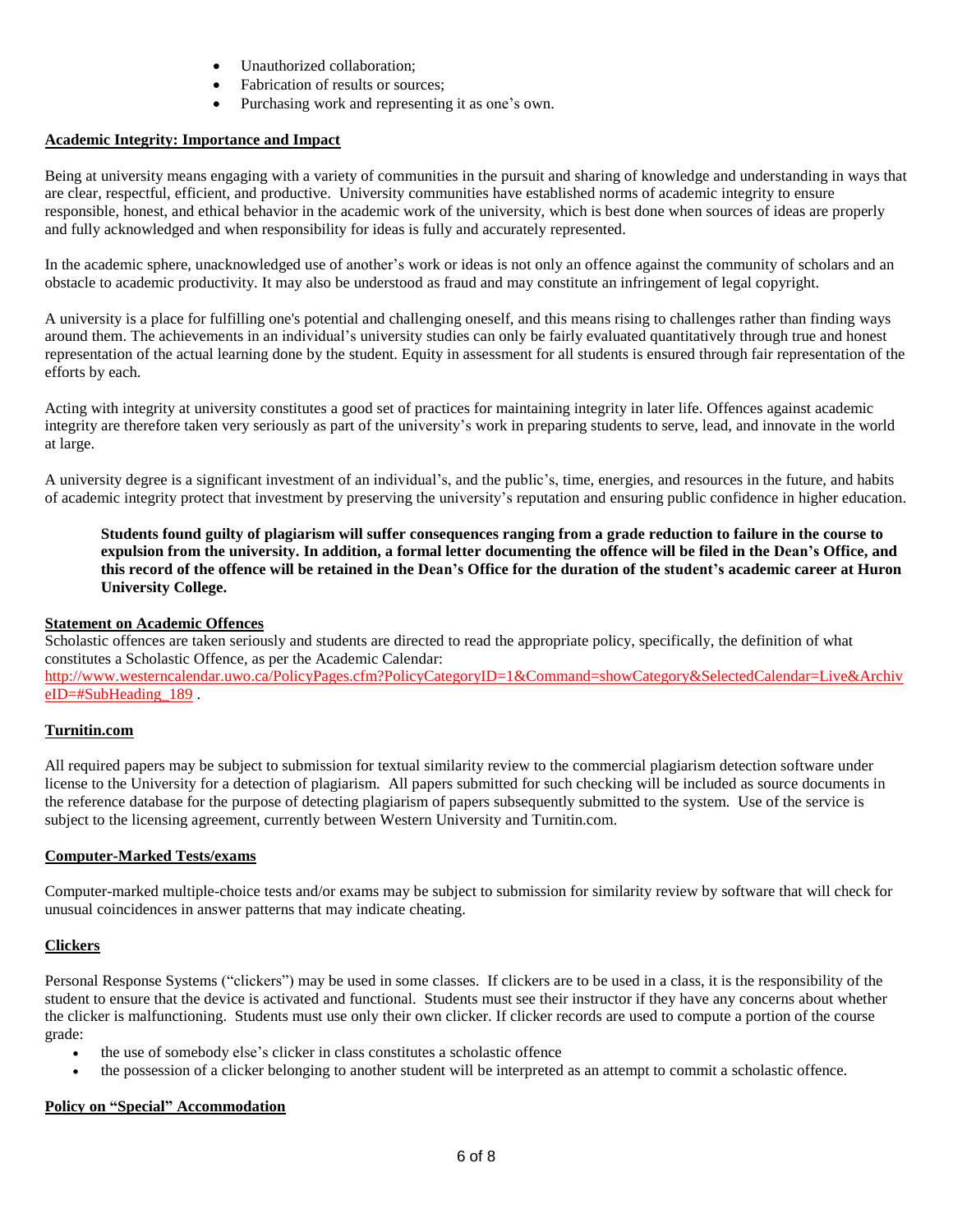Students who require **special** accommodation for tests and/or other course components must make the appropriate arrangements with the Student Development Centre (SDC). Further details concerning policies and procedures may be found at: <http://www.sdc.uwo.ca/ssd/index.html> .

## **Policy on "Academic" Accommodation - Medical / Non-Medical Grounds**

Students who require academic accommodation for tests and/or other course components must make the appropriate arrangements with the Student Development Centre (SDC). Further details concerning policies and procedures may be found at: [http://www.sdc.uwo.ca/ssd/index.html.](http://www.sdc.uwo.ca/ssd/index.html)

#### (a) Medical Grounds for assignments worth 10% or more of final grade: Go directly to Huron Support Services/ **Academic Advising, or email [huronsss@uwo.ca](mailto:huronsss@uwo.ca)** .

#### University Senate policy, which can be found at,

[https://www.uwo.ca/univsec/pdf/academic\\_policies/appeals/accommodation\\_medical.pdf](https://www.uwo.ca/univsec/pdf/academic_policies/appeals/accommodation_medical.pdf) , requires that all student requests for accommodation on medical grounds for assignments worth 10% or more of the final grade be made directly to the academic advising office of the home faculty (for Huron students, the "home faculty" is Huron), with supporting documentation in the form (minimally) of the Senate-approved Student Medical Certificate found at: [https://www.uwo.ca/univsec/pdf/academic\\_policies/appeals/medicalform.pdf](https://www.uwo.ca/univsec/pdf/academic_policies/appeals/medicalform.pdf) .

The documentation is submitted in confidence and will not be shown to instructors. The advisors will contact the instructor when the medical documentation is received, and will outline the severity and duration of the medical challenge as expressed on the Student Medical Certificate and in any other supporting documentation. The student will be informed that the instructor has been notified of the presence of medical documentation, and will be instructed to work as quickly as possible with the instructor on an agreement for accommodation.

The instructor will not normally deny accommodation where appropriate medical documentation is in place and where the duration it describes aligns with the due date(s) of assignment(s). Before denying a request for accommodation on medical grounds, the instructor will consult with the Dean. The instructor's decision is appealable to the Dean.

#### (b) Accommodation on Medical Grounds for assignments worth less than 10% of final grade: Consult Instructor Directly

When seeking accommodation on medical grounds for assignments worth less than 10% of the final course grade, the student should contact the instructor directly. The student need only share broad outlines of the medical situation. The instructor **may** require the student to submit documentation to the academic advisors, in which case she or he will advise the student and inform the academic advisors to expect documentation. The instructor may not collect medical documentation. The advisors will contact the instructor when the medical documentation is received, and will outline the severity and duration of the medical challenge as expressed on the Student Medical Certificate and in any other supporting documentation. The student will be informed that the instructor has been notified of the presence of medical documentation, and will be instructed to work as quickly as possible with the instructor on an agreement for accommodation.

The instructor will not normally deny accommodation where appropriate medical documentation is in place and where the duration it describes aligns with the due date(s) of assignment(s). Before denying a request for accommodation on medical grounds, the instructor will consult with the Dean. The instructor's decision is appealable to the Dean.

## **(c) Non-Medical Grounds: Consult your Instructor directly.**

Where the grounds for seeking accommodation are not medical, the student should contact the instructor directly. Late penalties may apply at the discretion of the instructor. Apart from the exception noted below, academic advisors will not be involved in the process of accommodation for non-medical reasons.

Where a student seeks accommodation on non-medical grounds where confidentiality is a concern, the student should approach an academic advisor with any documentation available. The advisors will contact the instructor after the student's request is received, and will outline the severity and duration of the challenge without breaching confidence. The student will be informed that the instructor has been notified that significant circumstances are affecting or have affected the student's ability to complete work, and the student will be instructed to work as quickly as possible with the instructor on an agreement for accommodation. Before denying a request for accommodation where documentation has been submitted to an academic advisor, the instructor will consult with the Dean. The instructor's decision is appealable to the Dean.

#### **Requests for Academic Consideration Using the Self-Reported Absence Form**

The full Policy on Academic Consideration for student Absences – Undergraduate Students in First Entry Programs is available at: [https://www.uwo.ca/univsec/pdf/academic\\_policies/appeals/Academic\\_Consideration\\_for\\_absences.pdf](https://www.uwo.ca/univsec/pdf/academic_policies/appeals/Academic_Consideration_for_absences.pdf) .